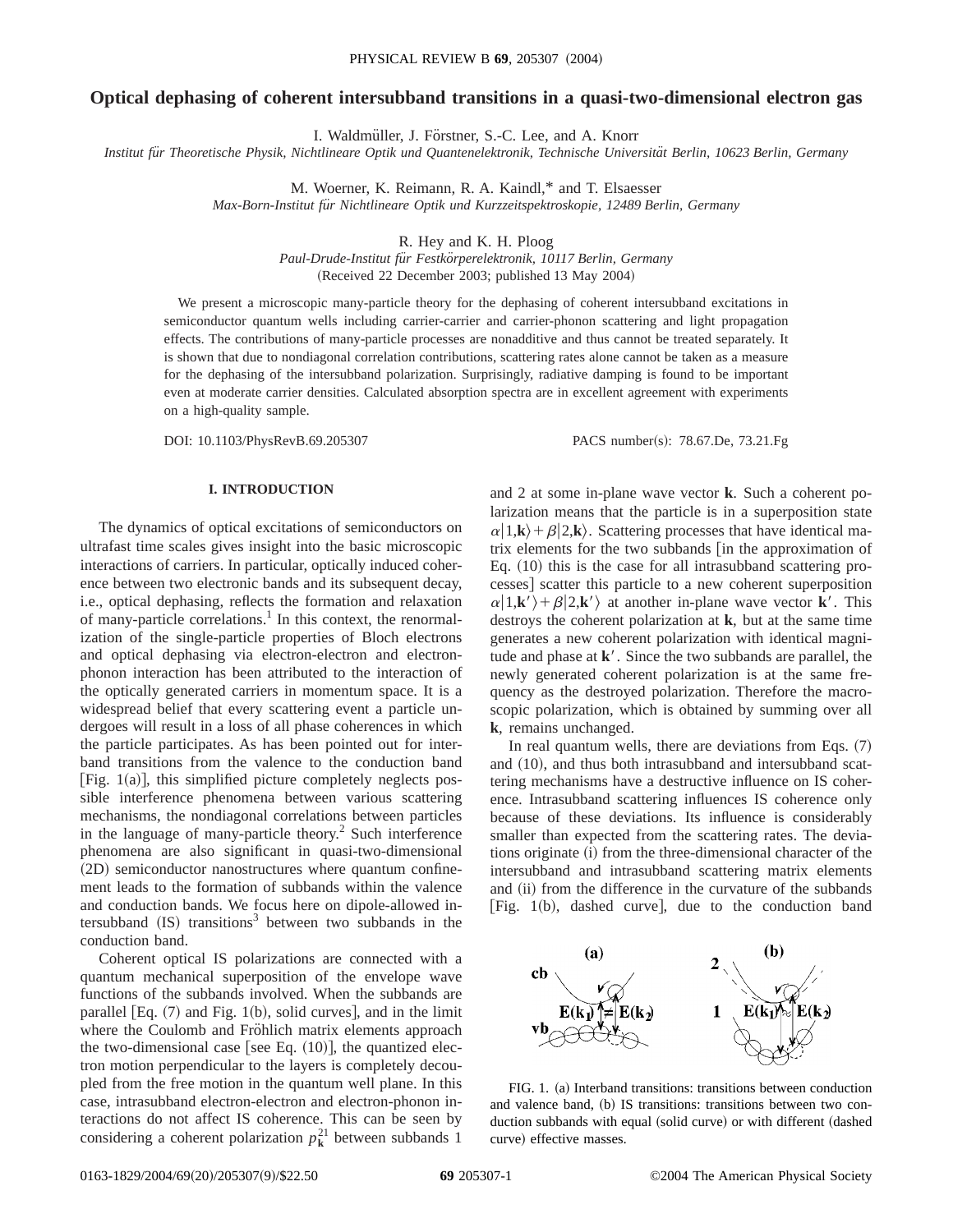nonparabolicity.4 The latter effect is quite pronounced in InAs/AlSb quantum wells,<sup>5</sup> but as will be shown in the following should not be neglected in GaAs/AlGaAs quantum wells either. In addition to dephasing, radiative coupling of IS polarizations, e.g., in multiple quantum wells  $(MQW's)$ , leads to emission and exchange of transverse radiation fields, i.e., a mechanism of *radiative damping*.

Recent theoretical work on IS excitations can be divided into different groups: calculations of the IS absorption line shape with regard to a simultaneous treatment of  $(i)$  the different curvatures of the subbands and longitudinal Coulomb interaction between electrons,  $6-9$  (ii) radiative coupling<sup>10,11</sup> using a phenomenological susceptibility, and (iii) dephasing models considering only diagonal dephasing contributions.<sup>1</sup> A comparison of experiment and theory for IS plasmon linewidths below the longitudinal-optical (LO) phonon threshold is given in Ref. 13. To the best of our knowledge, there exists no complete theory which gives a consistent approach to the many-body dephasing by combining the solution of Maxwell's equations (including the transverse radiation field and the longitudinal Coulomb interaction) with a microscopic material theory.

In this paper we present a microscopic theory for the interplay of the basic many-particle interactions. All parts are combined consistently: we compute IS absorption line shapes and linewidths by including the different curvatures of the subbands, Coulomb interaction, radiative coupling, and the major dephasing contributions [electron-electron and electron-phonon (LO) scattering] self-consistently without phenomenological parameters.14 We examine the validity of the developed theory by a detailed comparison with absorption measurements of a high-quality sample and show that *only a consistent description of all processes can explain the observed line shapes*.

#### **II. EXPERIMENTAL SETUP**

Since radiative coupling depends on the actual geometry of the sample, before presenting the theoretical framework we describe first the experimental setup which we use for the absorption measurements. Our sample is a multiple quantum well sample consisting of 51 GaAs quantum wells, each with width  $L=10$  nm, and separated by  $Al_{0.35}Ga_{0.65}As$  barriers, each with a thickness of  $D-L=20$  nm (Fig. 2). The center of each barrier is *n*-type  $\delta$ -doped with Si, resulting in an electron concentration of  $n_e = 5 \times 10^{10}$  cm<sup>-2</sup> in each quantum well.

The sample was processed into a prism [cf. Fig.  $1(c)$  in Ref. 15 and mounted in the total-reflection geometry  $(single-pass prism geometry)$  shown in Fig. 2. This achieves a strong coupling between the *p*-polarized light and the intersubband transition dipoles. Midinfrared absorption spectra were measured using a Biorad FTS 45-A Fourier transform spectrometer. The samples were mounted inside a closedcycle cryostat equipped with broadband KRS-5 windows to allow measurements at different sample temperatures. A small aperture with razor blade edges ensures that light is only transmitted through the sample facets. Furthermore, a broadband wire-mesh polarizer allows to obtain polarization-



FIG. 2. Single-pass prism geometry: MQW system with respect to total reflection at a medium-1/medium-2 interface in order to enhance the absorption (standing wave):  $\mathbf{E}_{in} = E_{in} \hat{\mathbf{p}}_+ e^{i\mathbf{q}_+ \cdot \mathbf{r}}$  ( $\mathbf{E}_{out}$  $E_{out}$  $\hat{\mathbf{p}}_e e^{i\mathbf{q}_e \cdot \mathbf{r}}$  denotes the ingoing (outgoing) *p*-polarized field (cf. Appendix A). In the experiment the spacing between the last well and the prism base (medium-1/medium-2 interface) is  $d$  $=1.26 \mu$ m to center the wells at the antinode of the standing wave, and the angle of incidence is  $\theta$ =63°.

dependent spectra both for  $p$  polarization (the electric field has a component perpendicular to the quantum well layers) and for *s* polarization (electric field parallel to the quantum well layers). This serves to clearly identify intersubband transitions, since they are dipole-allowed only for *p* polarization.

#### **III. THEORETICAL FRAMEWORK**

The absorption spectrum of the sample in the experimental setup described above (see Fig. 2) is given by  $A(\omega) = 1$  $-|\mathbf{E}_{\text{out}}|^2/|\mathbf{E}_{\text{in}}|^2$ . The calculation of the absorption spectrum is composed of two parts. The first part involves the determination of the source of the electromagnetic emission in each quantum well, i.e., the dipole density  $P^{(n)}$  [the superscript  $(n)$  labels the quantum well. The second part consists of computing the field  $\mathbf{E}^{(n)}$  in each quantum well and the outgoing field  $\mathbf{E}_{\text{out}}$ . The equations for the dipole densities and the fields are coupled and must be solved selfconsistently.

To determine the fields, a nonlocal Green's-function formalism<sup>10,16</sup> is applied to a system of  $N$  electronically uncoupled quantum wells. The local field  $\mathbf{E}^{(n)}$  inside quantum well *n* consists not only of the incident field  $\mathbf{E}_{in}$ , but also of the field emitted by the dipole densities in all wells.<sup>17</sup> Expressions for these fields and the outgoing field  $\mathbf{E}_{\text{out}}$  are given in Appendix A. They show explicitly their dependence on the dipole densities  $P^{(n)}$ . The interaction of the emitted fields with the dipole densities represents the influence of radiative interaction on the absorption spectrum. The interaction of the dipole density in a given well with the field emitted in the same well is the self-interaction.

To evaluate  $P^{(n)}$ , the dipole density driven by the total field  $\mathbf{E}^{(n)}(z,\omega)$  in quantum well *n*, we define

$$
\mathbf{P}^{(n)}(z,\omega) = \frac{1}{\mathcal{A}} \sum_{\mathbf{k}} p_{\mathbf{k}}^{(n)}(z) \mathbf{d}_{21}^{(n)}(z) \tag{1a}
$$

$$
= \int_{(n)} \widetilde{\chi}_{z,z'}^{(n)}(\omega) \cdot \mathbf{E}^{(n)}(z',\omega) dz' \tag{1b}
$$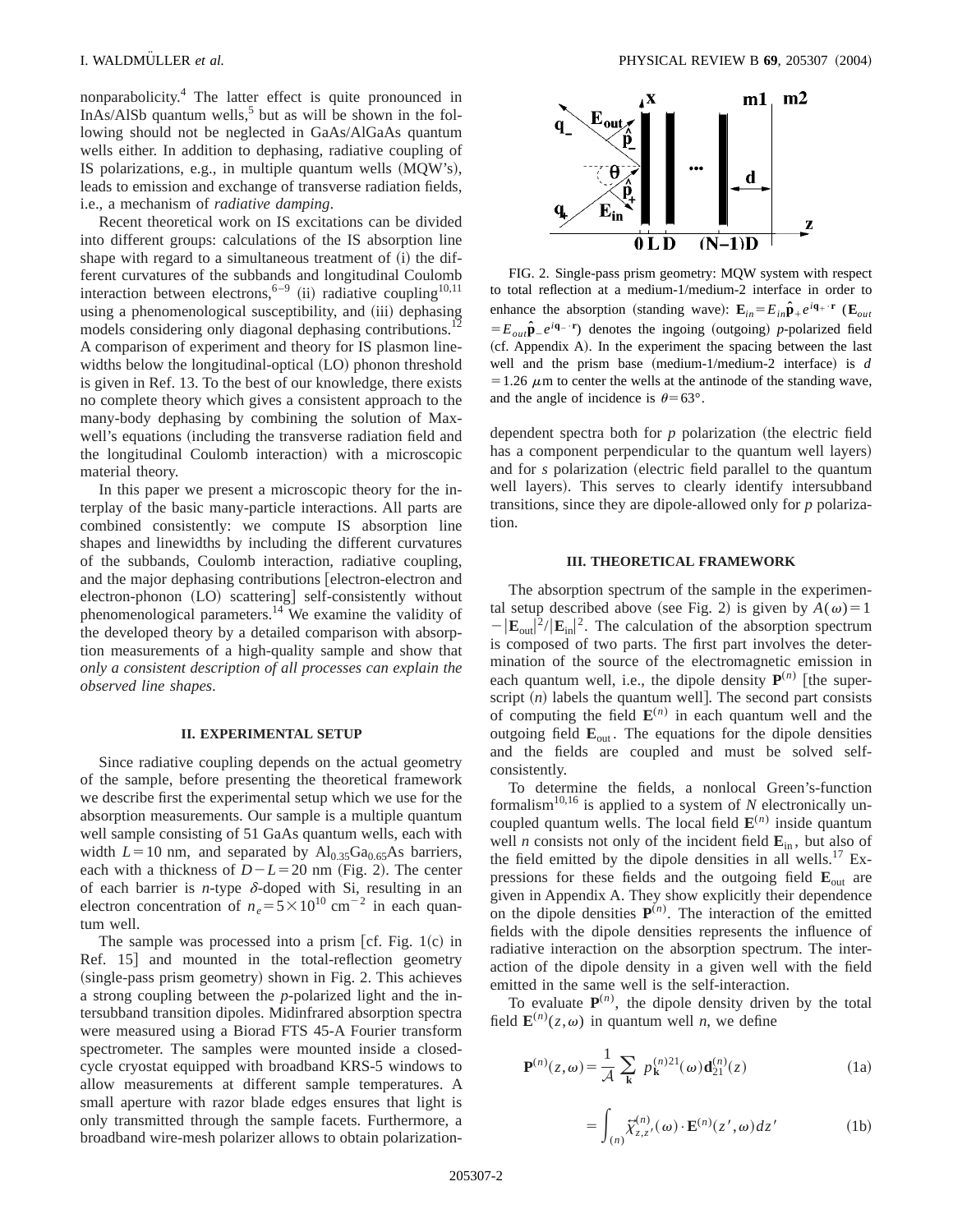$$
\tilde{\chi}_{z,z'}^{(n)}(\omega) := \frac{1}{\mathcal{A}\hbar} \chi^{(n)}(\omega) \mathbf{d}_{21}^{(n)}(z) \mathbf{d}_{21}^{(n)}(z'). \tag{2}
$$

Equation (1a) shows that  $P^{(n)}$  is determined by the intersubband coherence  $p_{\mathbf{k}}^{(n)} = \langle a_{2k}^{\dagger}a_{1k} \rangle$  which we evaluate (see Appendix B) within a many-particle density matrix theory,  $2,18,19$ in the rotating wave approximation. Here  $a_{2k}^{\dagger}$  ( $a_{1k}$ ) denotes the creation (annihilation) operator of an electron in subband 2 (1). A is the area.  $\int dz \mathbf{d}_{21}^{(n)}(z)$  is the dipole matrix element,  $\tilde{\chi}_{z,z'}^{(n)}(\omega)$  is the nonlocal susceptibility tensor in dyadic form, and  $\chi^{(n)}(\omega)$  is the general linear susceptibility in quantum well *n* (see Appendix C).  $\chi^{(n)}(\omega)$  is defined in terms of  $p_k^{(n)21}$  and can be evaluated once the intersubband coherences are determined.

To calculate the intersubband coherences we start by deriving the equation of motion (see Appendix B) for  $p_k^{(n)21}$ . The starting point for this derivation is the Robertson equation<sup>20</sup> and the Hamiltonian of the system. In the Hamiltonian, we include terms for the energies of the noninteracting electrons and LO phonons, the carrier-field interaction, the Coulomb interaction of the electronic system, and the electron–LO-phonon interaction. A detailed description of the Hamiltonian is given in Appendix B. Because of the Coulomb  $[Eq. (B1c)]$  and electron-phonon  $[Eq. (B1d)]$  interactions, the intersubband coherence is coupled to higher-order operator terms yielding an infinite hierarchy of equations. This hierarchy must be truncated at some stage in order to obtain a closed set of equations.<sup>1,18</sup> For simplicity we give here only a schematic outline of the equation of motion for  $p_k^{(n)21}$  and refer the interested reader to Appendix B. [Note that from now on the index  $(n)$  in  $p_k^{(n)21}$  will be suppressed for conciseness.

The equation of motion for the intersubband coherence is written as

$$
\frac{d}{dt}p_{\mathbf{k}}^{21} = \frac{d}{dt}p_{\mathbf{k}}^{21}|_{0,\text{cf}} + \frac{d}{dt}p_{\mathbf{k}}^{21}|_{\text{MF}} + \frac{d}{dt}p_{\mathbf{k}}^{21}|_{\text{corr}}.\tag{3}
$$

In addition to free-carrier and carrier-field contributions  $(0, 0)$ cf), we include first- and second-order carrier-carrier and carrier-phonon contributions. While the first-order (meanfield, abbreviated MF in the following) contributions  $(ex$ change self-energy, excitonic enhancement, and depolarization effect<sup>7,8,21</sup>) renormalize the free-carrier and carrier-field contributions, the second-order (correlation, abbreviated as corr) contributions yield a dephasing of the macroscopic polarization. These correlation contributions are quite lengthy and are given in Appendix B. They consist of diagonal terms which depend on the intersubband coherence  $p_k^2$  at momenta **k**, and nondiagonal terms which depend on the intersubband coherence at different momenta  $\mathbf{k}+\mathbf{k}^{\prime\prime}$ , and thus couple different *k* states of the intersubband coherence:

$$
\frac{d}{dt}p_{\mathbf{k}}^{21}|_{\text{corr}} = -\frac{\pi}{\hbar} \Xi_{\text{d}}(p_{\mathbf{k}}^{21}) + \frac{\pi}{\hbar} \sum_{\mathbf{k}''} \Xi_{\text{nd}}(p_{\mathbf{k}+\mathbf{k}''}^{21}). \tag{4}
$$

The diagonal terms can be decomposed into in- and outscattering rates:

$$
\Xi_{\rm d}(p_{\rm k}^{21}) = \Gamma_{\rm d} p_{\rm k}^{21} = \frac{1}{2} \sum_{i=1,2} \left( \Gamma_{\rm d}^{i, \text{out}} + \Gamma_{\rm d}^{i, \text{in}} \right) p_{\rm k}^{21}. \tag{5}
$$

Using the semiconductor Boltzmann collision rate

$$
\frac{d}{dt}f_{\mathbf{k}}^{i}|_{\text{corr}} = -f_{\mathbf{k}}^{i}\Gamma_{\mathbf{d}}^{i,\text{out}} + (1 - f_{\mathbf{k}}^{i})\Gamma_{\mathbf{d}}^{i,\text{in}},\tag{6}
$$

we can identify the inverse of the diagonal damping rate  $\Gamma_d$ in the polarization dynamics with the  $T_2$  time known from two-level atomic systems,<sup>1</sup> i.e.,  $(\Gamma_d)^{-1} = T_2$ . The nondiagonal terms yield a momentum dependent *nondiagonal damping*. As will be shown in the following section, the nondiagonal correlation contributions play a significant role for the homogeneous width of the IS absorption line since they compensate strongly for the diagonal counterparts, even more strongly than for the interband case.<sup>2</sup>

# **IV. THEORETICAL RESULTS**

For the numerical simulations we use a square-well potential model with a barrier height of  $V_0$ =350 meV and consider small signal absorption and quasiequilibrium conditions, i.e., we describe the electron distribution  $f_{\mathbf{k}}^1$  $= \langle a_{\mathbf{k}1}^{\dagger} a_{\mathbf{k}1} \rangle$  by a Fermi-Dirac distribution for a given carrier density and temperature and assume  $f_{\mathbf{k}}^2 = 0$ . Furthermore, we assume that the phonons can be treated as a bath for the dynamical electronic system. Thus we describe the phonon distribution  $n_{\bf{q}}$  by a thermal Bose function.

As we will show in the following, the line shapes and line widths of IS absorption spectra are due to (i) carrier-carrier and carrier-phonon interactions (strongly dependent on the three-dimensional character of the Coulomb and Fröhlich matrix elements), (ii) different effective masses, and (iii) radiative interaction with the transverse field. We examine the influence of these contributions and their interplay by focusing on them separately. Note that the mean-field contributions are included in all calculations.

First, we assume the same effective mass for both subbands  $(m_1=m_2=0.0665m_0)$ , i.e., the energy difference between states **k** in each subband

$$
\epsilon_{\mathbf{k}}^2 - \epsilon_{\mathbf{k}}^1 = \text{const},\tag{7}
$$

and consider only a single quantum well of the MQW sample described above. By considering a single quantum well, we exclude the impact of radiative interaction with the transverse field on the line shape of the absorption spectrum. We thus investigate the influence of pure carrier-carrier and carrier-phonon interactions. Considering the Coulomb and Fröhlich formfactors  $[cf. Eq. (B2)]$ 

$$
\mathcal{F}_{\mathbf{q}}^{abcd} = \int dz \zeta_a^*(z) \zeta_c(z) \int dz' \zeta_b^*(z') \zeta_d(z') e^{-|\mathbf{q}||z-z'|},
$$
  

$$
\mathcal{F}_{\mathcal{Q}_\perp}^{ab} = \int dz \zeta_a^*(z) \zeta_b(z) e^{i\mathcal{Q}_\perp z},
$$
 (8)

we see that in the limit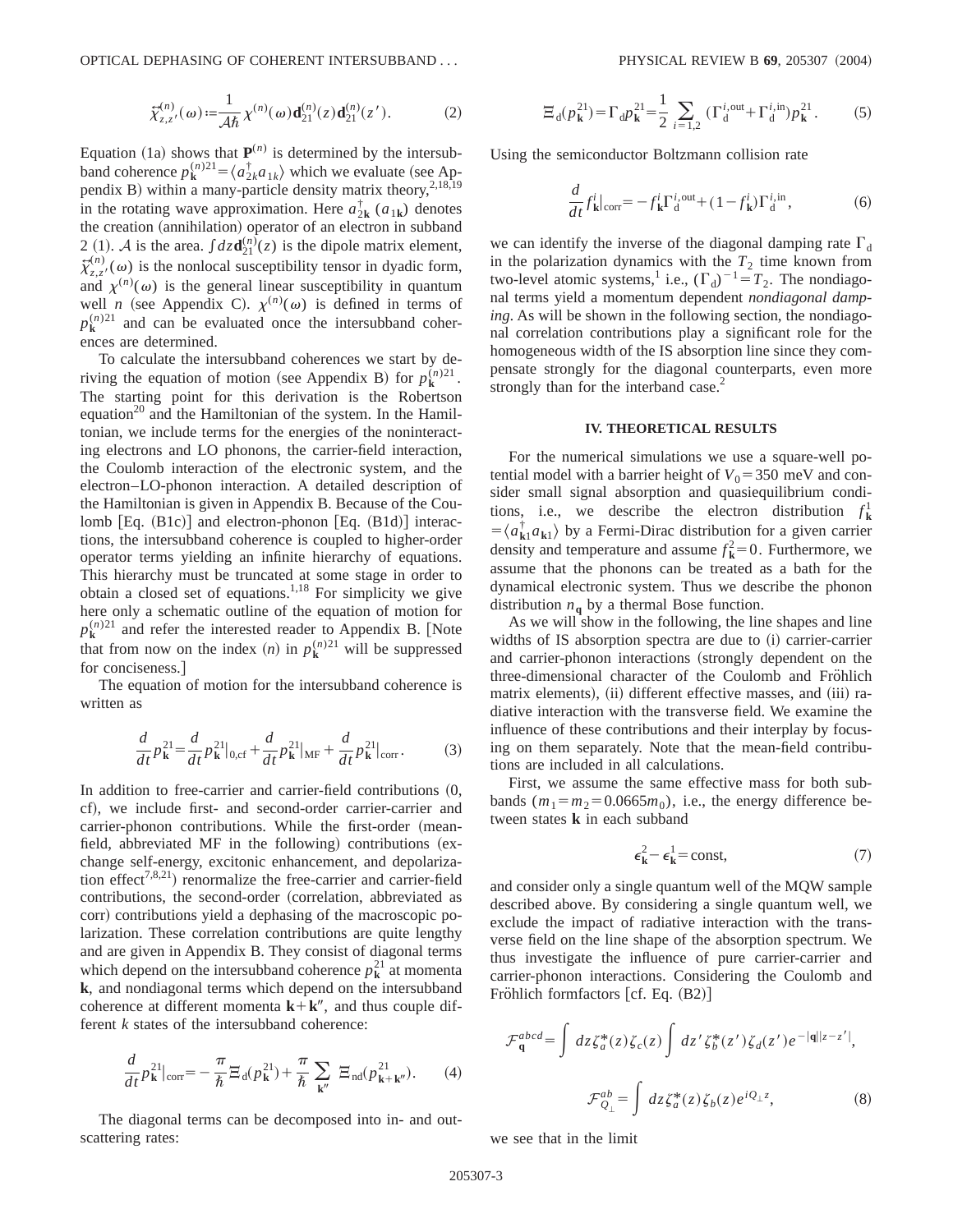

FIG. 3. Im[ $\chi(\omega)$ ] of a single quantum well with the same effective mass for both subbands for different temperatures calculated by approximating the Coulomb and Fröhlich matrix elements by Eq. (10). The spectra are that of noninteracting singleparticle excitations (solid curve, scaled in height). Neglecting the nondiagonal contributions (dashed curves) yields a strong overestimation of the linewidth.

$$
e^{-|q||z-z'||} \approx 1 \quad \text{and} \quad e^{iQ_{\perp}z} \approx 1,\tag{9}
$$

the intersubband formfactors vanish and the intrasubband formfactors all have the same value:

$$
\mathcal{F}_{\mathbf{q}}^{abcd} \approx \delta_{a,c} \delta_{b,d}, \quad \mathcal{F}_{Q_\perp}^{ab} \approx \delta_{a,b}.
$$
 (10)

If we approximate the matrix elements using Eq.  $(10)$ , we neglect the three-dimensional character of the matrix elements. Taking the sum over all **k** contributions one can show by renumbering the summation indices in Eqs.  $(B3a)$ – $(B5)$ that in this case the total contribution of the Coulomb interaction among the carriers and the total contribution of the electron-phonon interaction to the macroscopic polarization vanish. Thus the linear susceptibility  $\chi(\omega)$ , extracted from the IS coherence, is that of noninteracting single-particle excitations, Im[ $\chi(\omega)$ ] $\propto \delta(\omega - \omega_0)$  (see the solid curve in Fig. 3) and does not show a dependence on temperature. This result can be compared to that of Kohn's Theorem<sup>22</sup> which states that, for a parabolic potential or in the presence of a magnetic field, the absorption is independent of the electronelectron interaction. Note that, in contrast to Kohn's Theorem which is valid for all strengths of the parabolic potential and for all carrier densities, the approximation for the formfactors used above is justified only for  $\left(-|\mathbf{q}||z-z'|\right) \approx 0$  and  $(iQ_{\perp}z) \approx 0$ , i.e., in the limit of thin wells and low densities.<sup>7</sup> If we neglect the nondiagonal correlation contributions  $\Xi_{\text{nd}}(p_{\mathbf{k}+\mathbf{k}''}^{21})$  and consider only the diagonal terms  $\Xi_{\text{d}}(p_{\mathbf{k}}^{21})$ , i.e., if we approximate the correlation contributions by the inverse of the  $T_2$  time, the spectra show a strong temperature-dependent broadening (dashed curves in Fig. 3). This demonstrates clearly the cancellation effects between diagonal and nondiagonal terms. *Disregarding the nondiagonal terms completely neglects possible interference effects between various scattering events and yields a strong overestimation of the linewidth.*

Next, we include the three-dimensional character of the matrix elements by using Eq.  $(8)$  instead of Eq.  $(10)$  (Fig. 4). In contrast to the  $\delta$ -function behavior of the solid curve in Fig. 3, we now observe spectra which are slightly asymmetric towards the short-wavelength side and have a finite linewidth. The linewidth is temperature dependent and originates only from the three-dimensional character of the matrix ele-



FIG. 4. Calculated absorption  $A(\omega)$  of a single quantum well with cc-/cp-correlation contributions assuming equal masses showing the influence of pure electron-electron and electron-phonon interactions.

ments. The main contribution to the linewidth stems from the lifetime of the electron in subband 2, which in turn is determined mostly by emission (and absorption at higher temperatures) of LO phonons.

From now on, we additionally consider the different effective masses of the subbands due to the conduction band nonparabolicity in the form of the in-plane effective-mass scheme proposed by Ekenberg,  $4.23$  i.e., we assume that the subbands themselves have parabolic curvatures but different effective masses ( $m_2$ =0.088 $m_0$  and  $m_1$ =0.071 $m_0$ ), which is a good approximation for low densities where only states with small in-plane momenta **k** are occupied. To obtain an impression of the influence of the difference in the masses on the spectra, we first include only the different masses as a dephasing contribution (Fig.  $5$ ): we neglect dephasing due to carrier-carrier and carrier-phonon scattering, i.e.,  $\left(\frac{d}{dt}p_{\mathbf{k}}^{21}\right|_{\text{corr}}=0$ . The finite linewidth and the line shape is thus due to  $(i)$  the different masses of the two subbands  $[$ inhomogeneous broadening, Fig.  $1(b)$ ] and (ii) its interaction with the mean-field effects,  $\left(d/dt\right)p_k^{21}|_{MF}$ , only. The spectra are very asymmetric, they show a pronounced tail towards the long-wavelength side. Note that due to the small carrier density considered here, the depolarization (identical to the interaction with the longitudinal field) compensates the effects of the different effective masses $6$  only to a small extent.

Finally, we compute absorption spectra considering both different effective masses and carrier-carrier and carrierphonon correlation contributions  $(Fig. 6)$ . Even for the small carrier density considered here, radiative interaction affects the linewidth of the spectra. To compare with experimental results, we now consider the whole multiple quantum well system in the geometry described above. Thus, the spectra are the result of the simultaneous inclusion of (i) carrier-



FIG. 5. Calculated  $A(\omega)$  of a single quantum well with different effective masses but without inclusion of cc-/cp-correlation contributions showing the dephasing due to the different subband masses [Fig.  $1(b)$ ].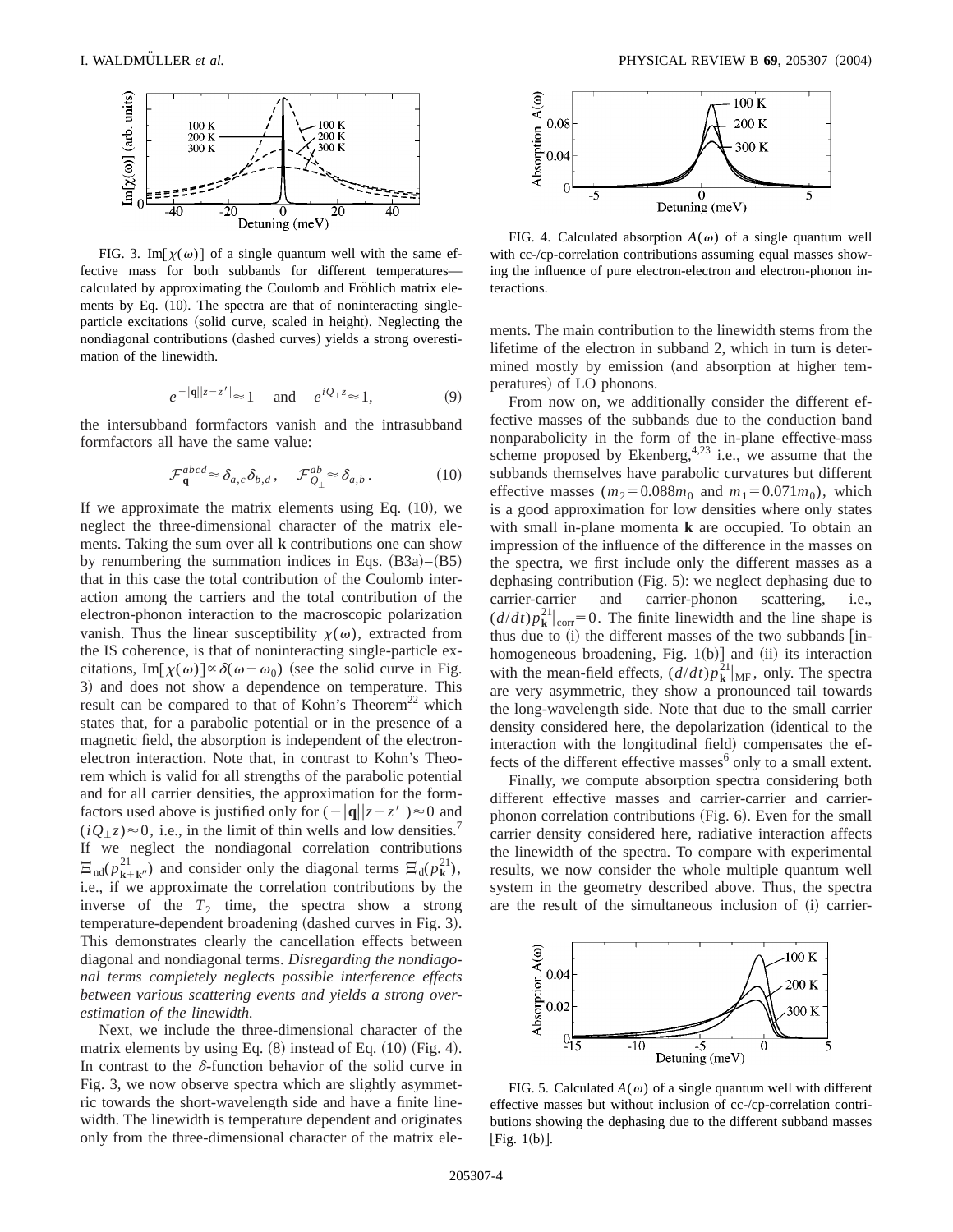

FIG. 6. (a) Simultaneous inclusion of cc-/cp-correlation contributions and different effective masses of the MQW sample. (b) Comparison of the linewidth with regard to different dephasing contributions: linewidth of a single quantum well with  $(a)$  only cc correlations,  $(b)$  only cp correlations,  $(c)$  cc and cp correlations;  $(d)$ linewidth of full theory, i.e., with radiative interaction.

carrier and carrier-phonon interactions (including the threedimensional character of the matrix elements), (ii) the different effective masses, and (iii) radiative interaction with the transverse field. The absorption lines are almost Lorentzianlike. With increasing temperature, the absorption peak shifts ( $\approx$ 3 meV between 100 and 300 K) to lower energies. As stated before, the nondiagonal correlation contributions have the effect of compensating the diagonal ones to a large extent. Neglecting the nondiagonal correlation contributions in this case, the linewidth varies between 20 meV at 100 K and  $50$  meV at  $300$  K (not shown). Comparing the broadening due to the different dephasing contributions [Fig.  $6(b)$ ], we see that carrier-carrier and carrier-phonon interactions are nonadditive dephasing mechanisms, due to interference effects of the diagonal and nondiagonal correlation contributions. This observation is similar to that made for energyrelaxation processes in quantum-cascade lasers. $24$  Note that the strength of these interference effects depends on both carrier density and the difference in the effective masses. Comparing the linewidth including cc and cp correlations of a single quantum well only (curve  $c$ ) and all 51 wells (curve *d*), we find that even for the moderate density considered here, radiative damping leads to an additional broadening of  $\Delta E_{\text{rad}} \approx 1$  meV, which is about 12% (at 300 K) to 25% (at  $100 K$ ) of the final linewidth.

# **V. COMPARISON WITH EXPERIMENTAL RESULTS**

In Fig. 7 we present intersubband absorption measurements on the MQW sample described in Sec. II at three different temperatures. One can clearly see the nearly symmetric IS absorption line around 100 meV. With increasing temperature one observes a shift towards lower energy, a decrease of the amplitude, and an increase of the linewidth. As can be seen in direct comparison with the theoretical results [Figs. 5 and 6(a)], only the full calculation [Fig. 6(a)] yields satisfactory agreement with the experiment (line shape, linewidth, peak position, and height). For this sample,



FIG. 7. Measured IS absorption  $A(\omega)$  spectra on the MQW sample as explained in the text.

at low temperatures the linewidth is determined to approximately equal amounts by the lifetime in subband 2, by intrasubband scattering processes, and by the radiative coupling.

Due to the fact that the random-phase approximation (RPA) used in the derivation of the equation of motion for the intersubband coherence is valid in the low-density regime only for high temperatures,<sup>25</sup> we expect the calculation of the absorption to fail for low temperatures. An indication of this can already be seen in Figs.  $6(a)$  and 7, where the agreement between experiment and theory is better at the elevated temperatures 200 and 300 K, than at the lower temperature of 100 K.

# **VI. CONCLUSION**

In conclusion, we have presented a microscopic manyparticle theory for the dephasing of coherent intersubband excitations in semiconductor quantum wells including carrier-carrier, carrier-phonon scattering, and light propagation effects. By including first the different dephasing mechanisms separately and then simultaneously, we investigated their complex interplay. Furthermore, we analyzed the impact of nondiagonal correlation contributions on absorption spectra. Excellent agreement with experimental results is obtained by the full theory. It is shown that no single process is dominating, thus making it necessary to consider all contributions simultaneously.

#### **ACKNOWLEDGMENTS**

We acknowledge discussions with Stephan W. Koch and financial support by the "Berliner Programm zur Förderung von Frauen in Forschung und Lehre'' and by the Deutsche Forschungsgemeinschaft through Forschergruppe 394.

#### **APPENDIX A: LOCAL FIELD**

In order to include radiative interaction in the calculation of IS absorption spectra, we determine the local field  $\mathbf{E}^{(n)}(z,\omega)$  in the geometry considered (Fig. 2) using a nonlocal Green's-function formalism.10,16 Without the medium-1/medium-2 interface each sheet of polarization at a given *z* would produce—besides the local contribution—a leftward and a rightward wave. Since in the geometry considered here, the interface is located on the right side of the MQW system  $(Fig. 2)$ , the interface does not affect the leftward wave and we find the local field in quantum well *n* to consist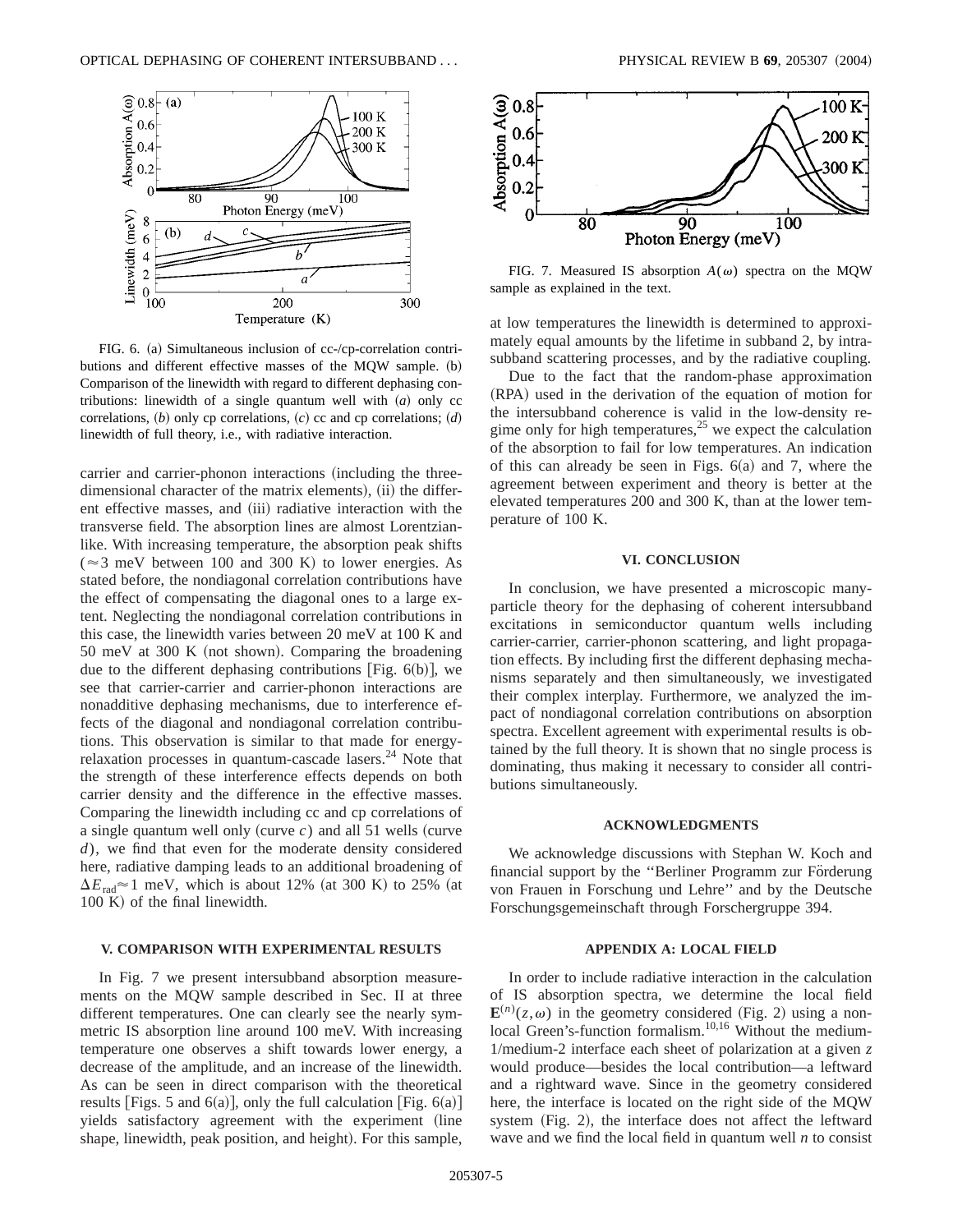of  $(i)$  the incident field,  $(ii)$  the reflection of the incident field at the interface,  $(iii)$  the local contribution,  $(iv)$  rightwardwave contributions from all planes  $z' < z$ , (v) directly generated leftward waves from all planes  $z' > z$ , and (vi) leftwardwave contributions from the reflection of all rightward waves at the interface. Contributions  $(iii)$ – $(vi)$  are due to the polarizations in the quantum wells:

$$
\mathbf{E}^{(n)}(z,\omega) = E_{\text{in}}(\hat{\mathbf{p}}_{+}e^{iq_{\perp}z} + r_{12}^{p}\hat{\mathbf{p}}_{-}e^{-iq_{\perp}z}) + \sum_{m=1}^{N} \int_{(m)} dz' \vec{\mathcal{G}}_{z,z'}^{0,R}(\omega) \mathbf{P}^{(m)}(z',\omega). \quad (A1)
$$

Here the incident wave is assumed to be a *p*-polarized plane wave and  $r_{12}^p$  is the corresponding Fresnel coefficient.  $\vec{G}^{0,R}_{z,z'}(\omega)$  denotes the retarded Green's-function tensor in dyadic form with regard to total reflection at the medium-1/ medium-2 interface<sup>19</sup>

$$
\vec{G}^{0,R}_{z,z'}(\omega) = -\mu_0 \omega^2 \left\{ \frac{\delta(z-z')}{\omega^2 \varepsilon_{\infty} \mu_0} \hat{\mathbf{z}} + \frac{e^{iq_{\perp}|z-z'|}}{2iq_{\perp}} \left[ (-\hat{\mathbf{y}} \hat{\mathbf{y}} + \hat{\mathbf{p}}_{+} \hat{\mathbf{p}}_{+}) \Theta(z-z') + (-\hat{\mathbf{y}} \hat{\mathbf{y}} + \hat{\mathbf{p}}_{-} \hat{\mathbf{p}}_{-}) \Theta(z'-z) \right] + \frac{e^{-iq_{\perp}(z+z')}}{2iq_{\perp}} r_{12}^{\rho} \hat{\mathbf{p}}_{+} \hat{\mathbf{p}}_{-} \right\},
$$
\n(A2)

where  $\hat{\mathbf{p}}_{\pm} = (\mp q_{\perp} \hat{\mathbf{x}} + q_{\parallel} \hat{\mathbf{z}})/q$  and  $\mathbf{q}_{\pm} = q_{\parallel} \hat{\mathbf{x}} \pm q_{\perp} \hat{\mathbf{z}}$  are the relevant vectors. The wave-vector projections perpendicular and parallel to the well layers are given by  $q_{\perp}$  $= \omega \sqrt{\epsilon_{\infty} \mu_0 \cos \theta}$  and  $q_{\parallel} = \omega \sqrt{\epsilon_{\infty} \mu_0 \sin \theta}$ .  $\epsilon_{\infty}$  denotes the optical background permittivity,  $\mu_0$  the permeability of free space,  $\Theta$  the Heaviside unit step function, and  $\delta$  the Dirac  $\delta$ function. To obtain the absorption,  $A(\omega) = 1 - |\mathbf{E}_{out}(\omega)|^2$  $|\mathbf{E}_{in}(\omega)|^2$ , we insert Eq. (A2) and Eq. (1b) in Eq. (A1) and let the observation point *z* be located in space  $(z<0)$  which yields the outgoing (leftward) field

$$
\mathbf{E}^{\text{out}}(z,\omega) = e^{-iq_{\perp}z} \left\{ r_{12}^{p} \mathbf{E}_{\text{in}} \hat{\mathbf{p}}_{-} - \frac{\mu_{0} \omega^{2}}{2iq_{\perp}} \sum_{m=1}^{N} \int \int_{(m)} dz' \times dz'' [e^{iq_{\perp}z'} (-\hat{\mathbf{y}}\hat{\mathbf{y}} + \hat{\mathbf{p}}_{-}\hat{\mathbf{p}}_{-}) + e^{-iq_{\perp}z'} r_{12}^{p} \hat{\mathbf{p}}_{+} \hat{\mathbf{p}}_{-}] \times \tilde{\chi}_{z',z''}^{(m)}(\omega) \cdot \mathbf{E}^{(m)}(z'',\omega) \right\}.
$$
\n(A3)

#### **APPENDIX B: IS COHERENCE**

To determine the IS coherence  $p_k^{2l}(\omega)$ , which yields the dipole density  $P^{(n)}(z,\omega)$ , the source of the electromagnetic emission in quantum well *n* [cf. Eq.  $(1a)$ ], we need to consider the system Hamiltonian.

In our model, the total Hamiltonian in second quantization is given by  $H = H_0 + H_{cf} + H_{cc} + H_{cp}$ , where the Hamiltonian of the noninteracting Bloch electrons and phonons is represented by  $H_0$ , the field-carrier interaction by  $H_{cf}$ , the Coulomb interaction of the electronic system by  $H_{cc}$ , and the electron-phonon interaction by  $H_{cp}$ :

$$
H_0 = \sum_{a,\mathbf{k}} \epsilon^a_{\mathbf{k}} a_{a\mathbf{k}}^\dagger a_{a\mathbf{k}} + \sum_{\mathbf{Q}} \hbar \omega_{\mathbf{L}0} b_{\mathbf{Q}}^\dagger b_{\mathbf{Q}}, \tag{B1a}
$$

$$
H_{\rm cf} = \sum_{a,b,\mathbf{k}} \int dz \mathbf{d}_{ab}(z) \cdot \mathbf{E}(z,t) a_{a\mathbf{k}}^{\dagger} a_{b\mathbf{k}},
$$
 (B1b)

$$
H_{\rm cc} = \frac{1}{2} \sum_{abcd} \sum_{\mathbf{k}, \mathbf{k}', \mathbf{q}} \hat{V}_{\mathbf{q}}^{abcd} a_{a\mathbf{k}+\mathbf{q}}^{\dagger} a_{b\mathbf{k}'-\mathbf{q}}^{\dagger} a_{d\mathbf{k}'} a_{c\mathbf{k}}, \quad \text{(B1c)}
$$

$$
H_{\rm cp} = \sum_{a,b,\mathbf{k}} \sum_{\mathbf{Q}} [\hat{g}_{\mathbf{Q}}^{ab} a_{a\mathbf{k}}^{\dagger} b_{\mathbf{Q}} a_{b\mathbf{k}-\mathbf{Q}_{||}} + \text{H.a.}].
$$
 (B1d)

In Eqs.  $(B1a)$ – $(B1d)$  the indices *a*, *b*, *c*, and *d* are subband indices,  $\bf{k}$ ,  $\bf{k}'$ , and  $\bf{q}$  denote 2D electron wave vectors, and  $\bf{Q}$ is the 3D phonon wave vector.  $\epsilon_{a\mathbf{k}}$  denotes the energy of an electron in subband *a* with wave vector **k**,  $\hbar \omega_{\text{LO}}$  the LO phonon energy,  $b_{\mathbf{Q}}^{\dagger}(b_{\mathbf{Q}})$  the creation (annihilation) operator for a phonon with the 3D wave vector **Q**. The unscreened Coulomb and Fröhlich coupling matrix elements are given by

$$
\hat{V}_{\mathbf{q}}^{abcd} = V_{\mathbf{q}}^{abcd} \delta_{s_{\mathbf{q}},0} = \frac{e^2}{2\varepsilon_s \mathcal{A}} \frac{\mathcal{F}_{\mathbf{q}}^{abcd}}{|\mathbf{q}|},\tag{B2}
$$

$$
\mathcal{F}_{\mathbf{q}}^{abcd} = \int dz \zeta_a^*(z) \zeta_c(z) \int dz' \zeta_b^*(z') \zeta_d(z') e^{-|\mathbf{q}||z-z'|},
$$
  

$$
\hat{g}_{\mathbf{Q}}^{ab} = g_{\mathbf{Q}}^{ab} \delta_{s_{\mathbf{Q}},0} = -i \sqrt{\frac{e^2 \hbar \omega_{\text{LO}}}{2 \mathcal{V}}} \left( \frac{1}{\varepsilon_{\infty}} - \frac{1}{\varepsilon_s} \right) \frac{\mathcal{F}_{Q_\perp}^{ab}}{|\mathbf{Q}|},
$$
  

$$
\mathcal{F}_{Q_\perp}^{ab} = \int dz \zeta_a^*(z) \zeta_b(z) e^{iQ_\perp z}.
$$

Here,  $V = AL$  denotes the normalization volume,  $\zeta_i$  is the envelope function in the confined direction,  $\varepsilon_s$  denotes the static and  $\varepsilon_{\infty}$  the optical dielectric permittivity.

Using the Robertson equation<sup>20</sup> to derive the equation of motion for the intersubband coherence, the free-carrier and carrier-field contributions, i.e., the contributions due to  $H_0$ and  $H_{cf}$ , are easily obtained as

$$
\frac{d}{dt}p_{\mathbf{k}}^{21}|_{0,\text{cf}} = \frac{i}{\hbar}(\epsilon_{\mathbf{k}}^2 - \epsilon_{\mathbf{k}}^1)p_{\mathbf{k}}^{21}
$$
 (B3a)

$$
+\frac{i}{\hbar}\int dz\mathbf{E}(z,t)\cdot\mathbf{d}_{21}(z)[f_{\mathbf{k}}^2-f_{\mathbf{k}}^1].
$$
 (B3b)

They consist of the transition energy, Eq.  $(B3a)$ , and the electric-dipole interaction energy, Eq. (B3b).  $f_{\mathbf{k}}^i = \langle a_{i\mathbf{k}}^{\dagger}a_{i\mathbf{k}}\rangle$ denotes the electron distribution. The inclusion of the carriercarrier [Eq.  $(B1c)$ ] and carrier-phonon [Eq.  $(B1d)$ ] interactions yields an infinite hierarchy involving higher-order density matrices. Similar to Ref. 18, we use a correlation expansion to truncate this hierarchy. We start with the carrier-carrier interaction and factorize the two-particle density matrices into single-particle density matrices<sup>1,18</sup> which yields the *first-order* or *mean-field contributions*: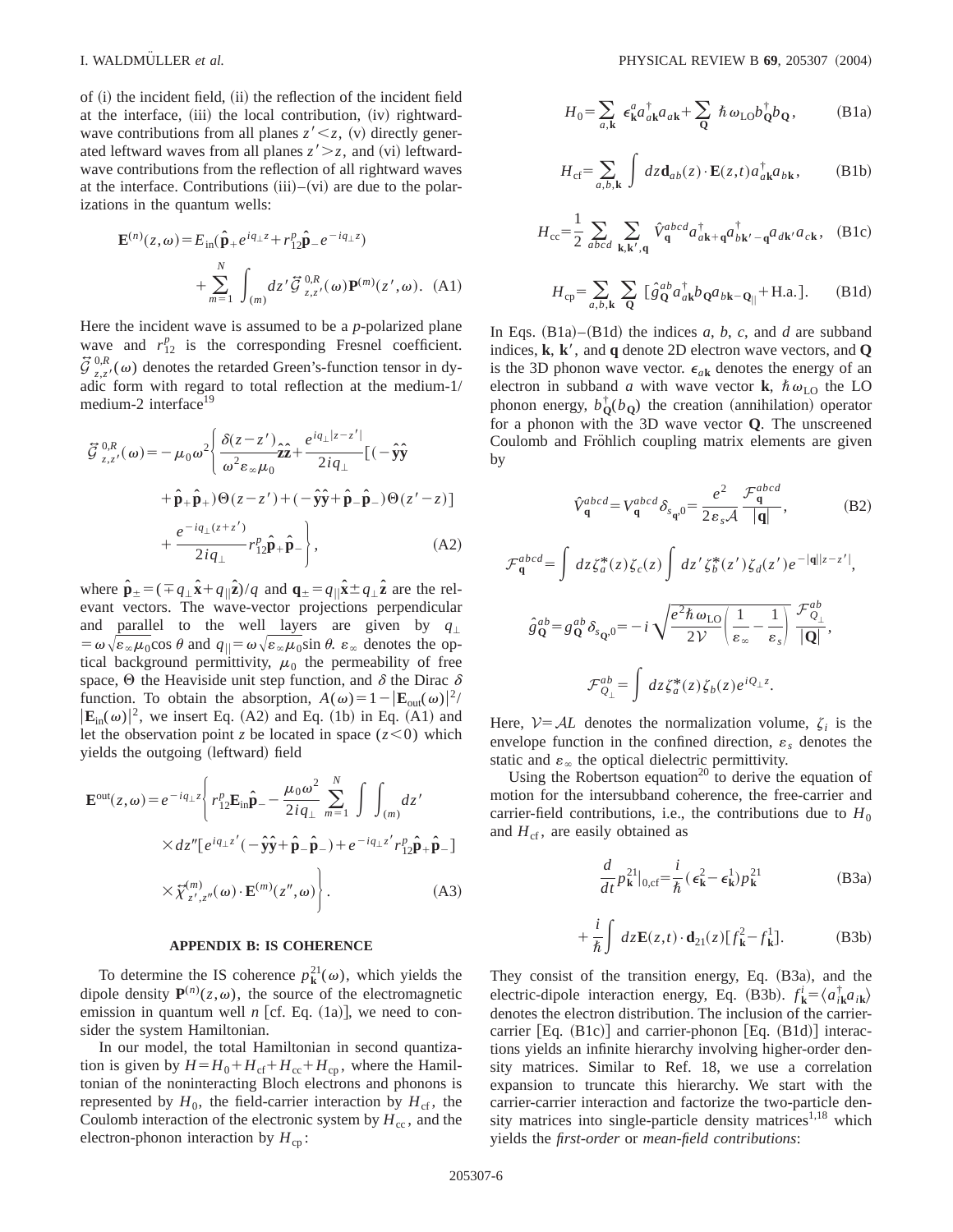$$
\frac{d}{dt}p_{\mathbf{k}}^{21}|_{\text{MF}} = \frac{i}{\hbar} \sum_{\mathbf{q} \neq 0} (V_{\mathbf{q}}^{2112} - V_{\mathbf{q}}^{2222}) f_{\mathbf{k} - \mathbf{q}}^2 p_{\mathbf{k}}^{21}
$$
 (B4a)

$$
-\frac{i}{\hbar} \sum_{\mathbf{q}\neq 0} (V_{\mathbf{q}}^{2112} - V_{\mathbf{q}}^{1111}) f_{\mathbf{k}-\mathbf{q}}^{1} p_{\mathbf{k}}^{21}
$$
 (B4b)

$$
+\frac{i}{\hbar} \sum_{\mathbf{q}\neq 0} V_{\mathbf{q}}^{1212} p_{\mathbf{k}-\mathbf{q}}^2 [f_{\mathbf{k}}^2 - f_{\mathbf{k}}^1] \tag{B4c}
$$

$$
-2\frac{i}{\hbar} \sum_{\mathbf{q}\neq 0} V_0^{2112} p_{\mathbf{q}}^{21} [f_{\mathbf{k}}^2 - f_{\mathbf{k}}^1].
$$
 (B4d)

This lowest order of the hierarchy contains the exchange self-energy, Eqs.  $(B4a)$  and  $(B4b)$ , the excitonic contribution, Eq.  $(B4c)$ , and the depolarization effect, Eq.  $(B4d)$ , which renormalize the free-carrier and carrier-field contributions. These contributions and their interplay have been investigated quite thoroughly in Refs. 6–9 and 26. We therefore refer the reader to these papers. Note that, because in our approach the response to the total (longitudinal and transverse) classical field is calculated, the depolarization contribution (identical with the longitudinal field) must not be included in the material equation of motion  $[Eq. (3)],$ otherwise this effect would be counted twice. Next we include the carrier-phonon interaction, where we assume that we can treat the phonons as a bath for the dynamical electronic system. As has been shown in Ref. 19, the first-order contributions of the carrier-phonon interaction, which are obtained by factorizing the phonon-assisted density matrices without considering correlations between carriers and phonons, vanish for the phonon bath considered here. The next order in the hierarchy is obtained by including the derivations from the factorization of the two-particle density matrices and the phonon-assisted density matrices, respectively.19 This yields the *second-order* or *correlation contributions*

$$
\frac{d}{dt}p_{\mathbf{k}}^{21}|_{\text{corr}} = -\frac{\pi}{\hbar} \Xi_{\text{d}}(p_{\mathbf{k}}^{21}) + \frac{\pi}{\hbar} \sum_{\mathbf{k}''} \Xi_{\text{nd}}(p_{\mathbf{k}+\mathbf{k}''}^{21}), \quad (B5)
$$

which can be decomposed into diagonal terms dependent on the IS coherence  $p_k^{21}$  and nondiagonal terms, which couple IS coherences at different wave vectors. In the following we use the Markovian and second-order Born approximation and keep only terms that are linear in the IS coherence. With these approximations the diagonal part of the correlation contribution is given as the sum of the effects of carrierphonon scattering and of carrier-carrier scattering

$$
\Xi_{d}(p_{\mathbf{k}}^{2l}) = \Gamma_{d} p_{\mathbf{k}}^{2l} = \frac{1}{2} \sum_{i=1,2} (\Gamma_{d}^{i,\text{cp}} + \Gamma_{d}^{i,\text{cc}}) p_{\mathbf{k}}^{2l}, \quad (B6)
$$

$$
\begin{split} \Gamma_{\rm d}^{\rm 1, cp} & = 2 \sum_{\mathbf{Q}} \big[ \delta(-\epsilon_{\mathbf{k}}^1 + \epsilon_{\mathbf{k}+\mathbf{Q}_{||}}^1 - \hbar \, \omega_{\rm LO}) |g_{\mathbf{Q}}^{11}|^2 \{n_{\mathbf{Q}} (1-f_{\mathbf{k}+\mathbf{Q}_{||}}^1) \\ & \quad + (n_{\mathbf{Q}}+1) f_{\mathbf{k}+\mathbf{Q}_{||}}^1 \} + \delta(-\epsilon_{\mathbf{k}}^1 + \epsilon_{\mathbf{k}+\mathbf{Q}_{||}}^1 + \hbar \, \omega_{\rm LO}) |g_{\mathbf{Q}}^{11}|^2 \\ & \quad \times \{ (n_{\mathbf{Q}}+1)(1-f_{\mathbf{k}+\mathbf{Q}_{||}}^1) + n_{\mathbf{Q}} f_{\mathbf{k}+\mathbf{Q}_{||}}^1 \} \\ & \quad + \delta(-\epsilon_{\mathbf{k}}^2 + \epsilon_{\mathbf{k}+\mathbf{Q}_{||}}^1 - \hbar \, \omega_{\rm LO}) |g_{\mathbf{Q}}^{12}|^2 \{n_{\mathbf{Q}} (1-f_{\mathbf{k}+\mathbf{Q}_{||}}^1) \\ & \quad + (n_{\mathbf{Q}}+1) f_{\mathbf{k}+\mathbf{Q}_{||}}^1 \} + \delta(-\epsilon_{\mathbf{k}}^2 + \epsilon_{\mathbf{k}+\mathbf{Q}_{||}}^1 + \hbar \, \omega_{\rm LO}) |g_{\mathbf{Q}}^{12}|^2 \\ & \quad \times \{ (n_{\mathbf{Q}}+1)(1-f_{\mathbf{k}+\mathbf{Q}_{||}}^1) + n_{\mathbf{Q}} f_{\mathbf{k}+\mathbf{Q}_{||}}^1 \} ], \end{split}
$$

$$
\Gamma_{d}^{1,cc} = 2 \sum_{\mathbf{k}',\mathbf{q}} \left[ \delta(\epsilon_{\mathbf{k}}^{1} + \epsilon_{\mathbf{k}'}^{1} - \epsilon_{\mathbf{k}'-\mathbf{q}}^{1} - \epsilon_{\mathbf{k}+\mathbf{q}}^{1}) V_{\mathbf{q}}^{1111} (2 V_{\mathbf{q}}^{1111} - V_{\mathbf{k}'-\mathbf{k}-\mathbf{q}}^{1111} ) \right] \n- V_{\mathbf{k}'-\mathbf{k}-\mathbf{q}}^{1111} \left\{ f_{\mathbf{k}'}^{1} (1 - f_{\mathbf{k}'-\mathbf{q}}^{1}) (1 - f_{\mathbf{k}+\mathbf{q}}^{1}) + f_{\mathbf{k}'-\mathbf{q}}^{1} f_{\mathbf{k}+\mathbf{q}}^{1} (1 - f_{\mathbf{k}'}^{1}) \right\} + \delta(\epsilon_{\mathbf{k}}^{1} + \epsilon_{\mathbf{k}'}^{1} - \epsilon_{\mathbf{k}'-\mathbf{q}}^{2} - \epsilon_{\mathbf{k}+\mathbf{q}}^{2}) \n\times V_{\mathbf{q}}^{1122} (2 V_{\mathbf{q}}^{1122} - V_{\mathbf{k}'-\mathbf{k}-\mathbf{q}}^{1122} ) \left\{ f_{\mathbf{k}'}^{1} (1 - f_{\mathbf{k}'-\mathbf{q}}^{2}) (1 - f_{\mathbf{k}+\mathbf{q}}^{2}) + f_{\mathbf{k}'-\mathbf{q}}^{2} f_{\mathbf{k}+\mathbf{q}}^{2} (1 - f_{\mathbf{k}'}^{1}) \right\} + \delta(\epsilon_{\mathbf{k}}^{1} + \epsilon_{\mathbf{k}'}^{2} - \epsilon_{\mathbf{k}'-\mathbf{q}}^{1} - \epsilon_{\mathbf{k}+\mathbf{q}}^{2}) \n\times V_{\mathbf{q}}^{1221} (2 V_{\mathbf{q}}^{1221} - V_{\mathbf{k}'-\mathbf{k}-\mathbf{q}}^{1212} ) \left\{ f_{\mathbf{k}'}^{2} (1 - f_{\mathbf{k}'-\mathbf{q}}^{1}) (1 - f_{\mathbf{k}+\mathbf{q}}^{2}) + f_{\mathbf{k}'-\mathbf{q}}^{1} f_{\mathbf{k}+\mathbf{q}}^{2} (1 - f_{\mathbf{k}'}^{2}) + f_{\mathbf{k}'-\mathbf{q}}^{1} f_{\mathbf
$$

Here and in the next equation we give only the terms for subband  $i=1$ , the terms for  $i=2$  are obtained by exchanging the subband indices 1 and 2.

The nondiagonal part of the correlation contribution consists of the following terms:

$$
\sum_{\mathbf{k}''} \Xi_{\text{nd}}(p_{\mathbf{k}+\mathbf{k}''}^{21}) = \sum_{i=1,2} \left[ \sum_{\mathbf{Q}} \Gamma_{\text{nd}}^{i,\text{cp}} p_{\mathbf{k}+\mathbf{Q}_{||}}^{21} + \sum_{\mathbf{k}',\mathbf{q}} \Gamma_{\text{nd1}}^{i,\text{cc}} p_{\mathbf{k}'-\mathbf{q}}^{21} + \sum_{\mathbf{q}} \Gamma_{\text{nd2}}^{i,\text{cc}} p_{\mathbf{k}+\mathbf{q}}^{21} - \sum_{\mathbf{k}'} \Gamma_{\text{nd3}}^{i,\text{cc}} p_{\mathbf{k}'}^{21} \right] \tag{B7}
$$

with the abbreviations

$$
\Gamma_{\text{nd}}^{\text{1,cp}} = \delta(-\epsilon_{\textbf{k}}^1 + \epsilon_{\textbf{k}+Q_{||}}^1 - \hbar \omega_{\text{LO}}) g_{Q_{||}}^{\text{11*}} g_{Q_{||}}^{\text{22}} \{ (n_{Q_{||}} + 1)(1 - f_{\textbf{k}}^1) + n_{Q_{||}} f_{\textbf{k}}^1 \} + \delta(-\epsilon_{\textbf{k}}^1 + \epsilon_{\textbf{k}+Q_{||}}^1 + \hbar \omega_{\text{LO}}) g_{Q_{||}}^{\text{11*}} g_{Q_{||}}^{\text{22}} \times \{ n_{Q_{||}} (1 - f_{\textbf{k}}^1) + (n_{Q_{||}} + 1) f_{\textbf{k}}^1 \},
$$

$$
\begin{aligned} \Gamma^{1,cc}_{\text{ndl}} = \delta & \left( \epsilon^1_{\mathbf{k}} + \epsilon^2_{\mathbf{k}'} - \epsilon^1_{\mathbf{k}' - \mathbf{q}} - \epsilon^2_{\mathbf{k} + \mathbf{q}} \right) V^{2222}_\mathbf{q} (2 V^{1221}_\mathbf{q} - V^{1212}_{\mathbf{k}' - \mathbf{k} - \mathbf{q}}) \\ & \times \{ f^2_{\mathbf{k} + \mathbf{q}} (1 - f^1_{\mathbf{k}}) (1 - f^2_{\mathbf{k}'}) + f^1_{\mathbf{k}} f^2_{\mathbf{k}'} (1 - f^2_{\mathbf{k} + \mathbf{q}}) \} \\ & + \delta (\epsilon^1_{\mathbf{k}} + \epsilon^1_{\mathbf{k}'} - \epsilon^1_{\mathbf{k}' - \mathbf{q}} - \epsilon^1_{\mathbf{k} + \mathbf{q}}) V^{1221}_\mathbf{q} (2 V^{1111}_\mathbf{q} - V^{1111}_\mathbf{k' - \mathbf{k} - \mathbf{q}}) \\ & \times \{ f^1_{\mathbf{k} + \mathbf{q}} (1 - f^1_{\mathbf{k}}) (1 - f^1_{\mathbf{k}'}) + f^1_{\mathbf{k}} f^1_{\mathbf{k}'} (1 - f^1_{\mathbf{k} + \mathbf{q}}) \}, \end{aligned}
$$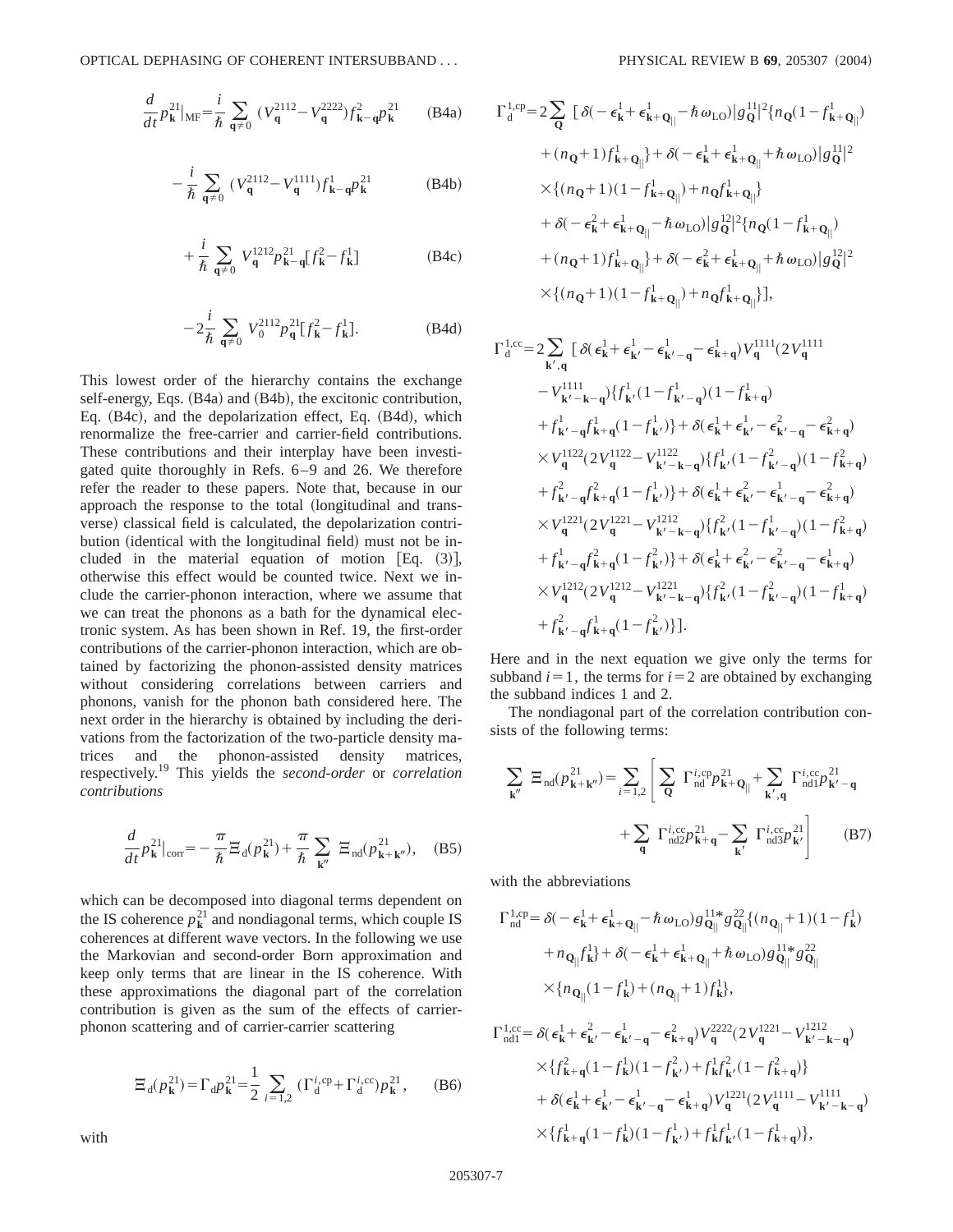$$
\begin{split} \Gamma_{\text{nd2}}^{1,\text{cc}} & = \sum_{\mathbf{k}'} \big[ \delta(\epsilon_{\mathbf{k}}^{1} + \epsilon_{\mathbf{k}'}^{2} - \epsilon_{\mathbf{k}'}^{2} - \epsilon_{\mathbf{k}+q}^{1}) \\ & \times V_{\mathbf{q}}^{2222} (2 V_{\mathbf{q}}^{1212} - V_{\mathbf{k}'}^{1221} - \epsilon_{\mathbf{k}+q}^{1}) \{ f_{\mathbf{k}'-q}^{2} (1 - f_{\mathbf{k}}^{1}) (1 - f_{\mathbf{k}'}^{2}) \\ & \quad + f_{\mathbf{k}}^{1} f_{\mathbf{k}'}^{2} (1 - f_{\mathbf{k}'-q}^{2}) \} + \delta(\epsilon_{\mathbf{k}}^{1} + \epsilon_{\mathbf{k}'}^{1} - \epsilon_{\mathbf{k}'-q}^{1} - \epsilon_{\mathbf{k}+q}^{1}) \\ & \times V_{\mathbf{q}}^{2121} (2 V_{\mathbf{q}}^{1111} - V_{\mathbf{k}'- \mathbf{k} - \mathbf{q}}^{1}) \{ f_{\mathbf{k}'-q}^{1} (1 - f_{\mathbf{k}}^{1}) (1 - f_{\mathbf{k}'}^{1}) \\ & \quad + f_{\mathbf{k}}^{1} f_{\mathbf{k}'}^{1} (1 - f_{\mathbf{k}'-q}^{1}) \} \big], \\ \Gamma_{\text{nd3}}^{1,\text{cc}} & = \sum_{\mathbf{q}} \big[ \delta(\epsilon_{\mathbf{k}}^{1} + \epsilon_{\mathbf{k}'}^{2} - \epsilon_{\mathbf{k}'-q}^{2} - \epsilon_{\mathbf{k}+q}^{1}) \\ & \times V_{\mathbf{q}}^{1221} (2 V_{\mathbf{q}}^{1212} - V_{\mathbf{k}'- \mathbf{k} - \mathbf{q}}^{1221}) \{ f_{\mathbf{k}}^{1} (1 - f_{\mathbf{k}'-q}^{2}) (1 - f_{\mathbf{k}+q}^{1}) \\ & \quad + f_{\mathbf{k}'}^{2} - g f_{\mathbf{k}+q}^{1} (1 - f_{\mathbf{k}}^{1}) \} + \delta(\epsilon_{\mathbf{k}}^{1} + \epsilon_{\mathbf{k}'}^{2} - \epsilon_{\mathbf{k}'-q}^{1} - \epsilon_{\mathbf{k}+q}^{2}) \end{split}
$$

$$
\times V_{\mathbf{q}}^{1212}(2V_{\mathbf{q}}^{1221} - V_{\mathbf{k}'-\mathbf{k}-\mathbf{q}}^{1212})\{f_{\mathbf{k}}^1(1 - f_{\mathbf{k}'-\mathbf{q}}^1)(1 - f_{\mathbf{k}+\mathbf{q}}^2) + f_{\mathbf{k}'-\mathbf{q}}^1f_{\mathbf{k}+\mathbf{q}}^2(1 - f_{\mathbf{k}}^1)\}.
$$

Note that in contrast to Eqs.  $(1a)$  and  $(B1)$ , where the sum over the spin indices is absorbed in the sum over the wave vectors, in Eqs.  $(B4)$  and  $(B5)$  the summations over the spin indices have already been performed and thus only the wave vector **k** includes a spin index.

We include the effect of screening on the electron-electron Coulomb interaction in the following manner. For interactions which involve only intrasubband transitions, i.e., interactions represented by  $V_q^{1111}$ ,  $V_q^{2222}$ , and  $V_q^{1212} = V_q^{2121}$ , we replace the unscreened Coulomb interaction  $V_q^{iiii}$  and  $V_q^{ijij}$ with

$$
\frac{V_{\mathbf{q}}^{iii+} \mathcal{V}_{\mathbf{q}}^2 \Pi^{jj}}{D} \quad \text{and} \quad \frac{V_{\mathbf{q}}^{ijij}}{D}, \tag{B8}
$$

where  $\{i, j\} = \{1, 2\}, \{2, 1\}$  and

$$
\mathcal{V}_{\mathbf{q}}^2 = (V_{\mathbf{q}}^{1212})^2 - V_{\mathbf{q}}^{1111} V_{\mathbf{q}}^{2222},\tag{B9}
$$

$$
D = 1 - V_{\mathbf{q}}^{1111} \Pi^{11} - V_{\mathbf{q}}^{2222} \Pi^{22} - V_{\mathbf{q}}^2 \Pi^{11} \Pi^{22}.
$$

In the static, long-wavelength  $\text{limit}^{27} \quad \Pi^{ii} =$  $-(\mathcal{A}m_i/\pi\hbar^2)f_{\mathbf{k}=0}^i$ . For interactions which involve intersubband transitions, i.e.,  $V_q^{1221} = V_q^{2112} = V_q^{1122} = V_q^{2211}$ , the form-

\*Present address: Lawrence Berkeley National Laboratory, Berkeley, CA 94720.

- 1H. Haug and S.W. Koch, *Quantum Theory of the Optical and Electronic Properties of Semiconductors* ~World Scientific, Singapore, 1994); H. Haug and A.-P. Jauho, *Quantum Kinetics in Transport and Optics of Semiconductors* ~Springer, Berlin, 1996).
- $^{2}$ M. Lindberg and S.W. Koch, Phys. Rev. B 38, 3342 (1988); F. Rossi, S. Haas, and T. Kuhn, Phys. Rev. Lett. **72**, 152 (1994); F. Jahnke, M. Kira, S.W. Koch, G. Khitrova, E.K. Lindmark, T.R. Nelson, Jr., D.V. Wick, J.D. Berger, O. Lyngnes, H.M. Gibbs, K. Tai, *ibid.* 77, 5257 (1996); S. Hughes, A. Knorr, S.W. Koch, R.

factor  $\mathcal{F}_{\mathbf{q}}^{abcd}$  tends to zero as  $|\mathbf{q}| \rightarrow 0$ , and cancels with the divergence in the unscreened Coulomb interaction in this limit. Because of this cancellation, these interactions are short range even in the absence of any screening. If they are screened similar to  $V_q^{ijij}$  this tends to overestimate the screening, resulting in a large underestimation of intersubband scattering rates.28 Instead these matrix elements are replaced by $27$ 

$$
\frac{V_{\mathbf{q}}^{1221}}{1 - V_{\mathbf{q}}^{1221}(\Pi^{12} + \Pi^{21})}
$$
(B10)

with  $\Pi^{12} = (\mathcal{A}/\Delta E_{12})(N_1 - N_2)$  where  $\Delta E_{12} = \epsilon_{\mathbf{k}=0}^1 - \epsilon_{\mathbf{k}=0}^2$  is the energy separation between subbands 1 and 2, and *Ni* is the carrier density in subband *i*.

# **APPENDIX C: DIPOLE DENSITY**

The dipole density  $P^{(n)}(z', \omega)$  is determined by the sum of the IS coherences at all momenta  $p^{(n)21}(\omega)$  $=\sum_{k} p_k^{(n)}(u)$ . In the case of linear absorption, the Fourier transformation of  $\Sigma_{\mathbf{k}}(d/dt)p_{\mathbf{k}}^{21}$  [see Eqs. (3) and (B3) –(B5)] yields an equation linear in  $\int dz \mathbf{d}_{ab}(z) \cdot \mathbf{E}(z,\omega)$ 

$$
p^{(n)21}(\omega) = \chi^{(n)}(\omega) \int dz \mathbf{d}_{ab}^{(n)}(z) \cdot \mathbf{E}^{(n)}(z,\omega), \qquad (C1)
$$

where the linear susceptibility  $\chi^{(n)}$  is independent of the electric field

$$
\chi^{(n)}(\omega) = \frac{p^{(n)21}(\omega)}{\frac{1}{\hbar} \int dz \mathbf{d}_{ab}^{(n)}(z) \cdot \mathbf{E}^{(n)}(z, \omega)}
$$
(C2)

$$
=\frac{\hat{p}^{21}(\omega)}{\frac{1}{\hbar}\mathbf{E}^{(n)}(z_0,\omega)\int dz\mathbf{d}_{ab}^{(n)}(z)}.
$$
 (C3)

In this notation  $\hat{p}^{21}(\omega)$  denotes the IS coherence obtained by approximating \**dz***d***ab*  $\mathbf{E}^{(n)}(z) \cdot \mathbf{E}^{(n)}(z,\omega) \approx \mathbf{E}^{(n)}(z_0,$  $\omega$ )  $\int dz \mathbf{d}_{ab}^{(n)}(z)$  in Eq. (B3b) where  $z_0$  is the center of quantum well *n*. Using Eq.  $(C1)$  we can rewrite Eq.  $(1a)$  and obtain the dipole density  $\mathbf{P}^{(n)}(z',\omega)$  as a function of the local field  $\mathbf{E}^{(n)}(z,\omega)$  as given in Eq. (1b).

Binder, R. Indik, and JV. Moloney, Solid State Commun. **100**, 555 (1996).

- $3$ T. Elsaesser and M. Woerner, Phys. Rep. 321, 253 (1999).
- <sup>4</sup>U. Ekenberg, Phys. Rev. B **40**, 7714 (1989).
- 5B.R. Nag and S. Mukhopadhyay, Phys. Status Solidi B **175**, 103  $(1993).$
- 6R.J. Warburton, C. Gauer, A. Wixforth, J.P. Kotthaus, B. Brar, and H. Kroemer, Phys. Rev. B 53, 7903 (1996).
- $<sup>7</sup>$ D.E. Nikonov, A. Imamoğlu, L.V. Butov, and H. Schmidt, Phys.</sup> Rev. Lett. **79**, 4633 (1997).
- 8B. Nottelmann, V.M. Axt, and T. Kuhn, Physica B **272**, 234  $(1999).$